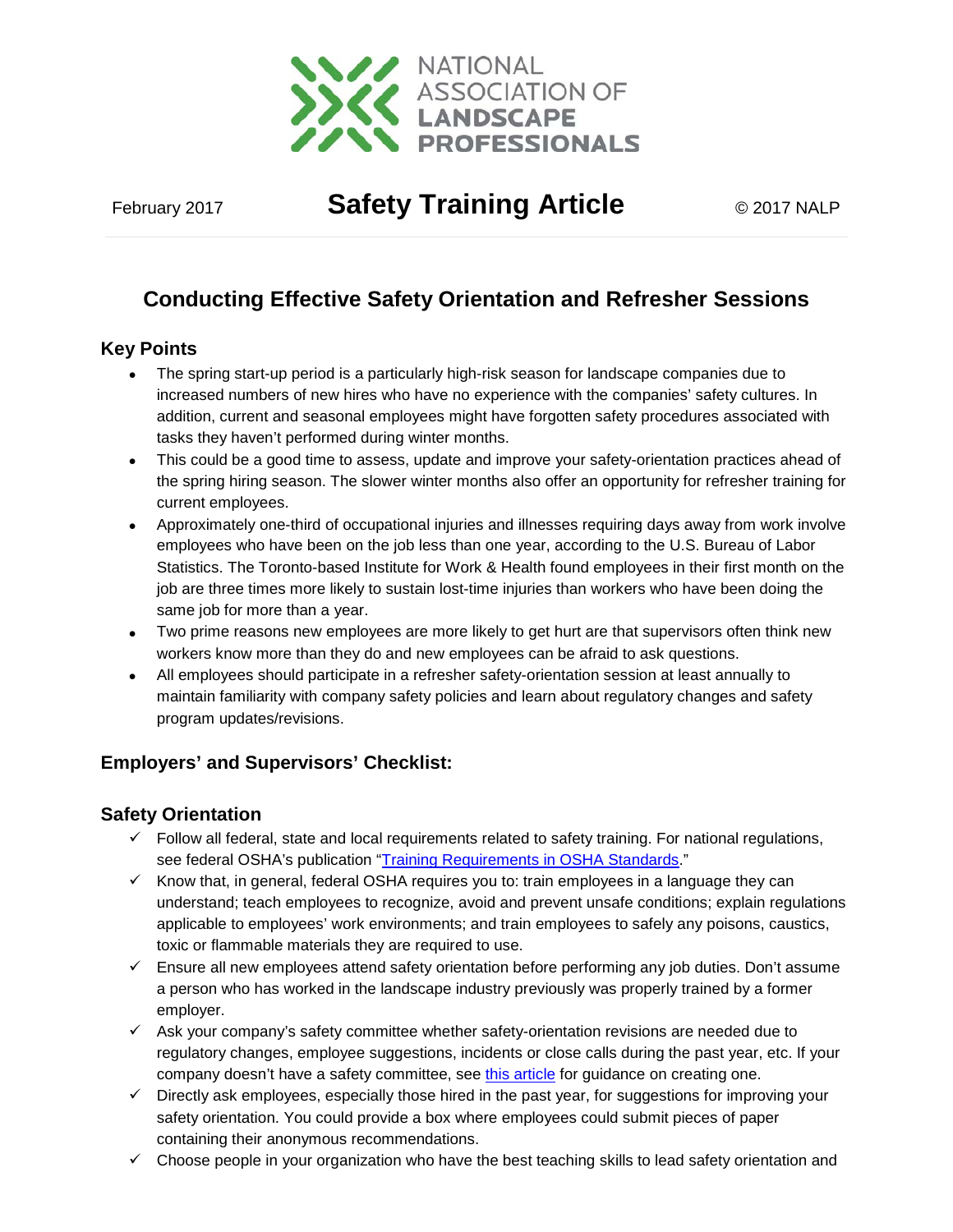training sessions. Effective trainers encourage participation by all group members and are capable of facilitating meetings without dominating them or allowing others to do so.

- $\checkmark$  If any employee cannot fully understand training in English, provide an interpreter. You might find within your own staff a person competent in both English and your non-English-speaking worker's language. If not, you could find an interpreter through: community-based agencies serving Hispanics/Latinos (or other populations), foreign language departments at local colleges or universities, migrant health clinics, and local churches with non-English-speaking members.
- **July 2011 © 2011 PLANET** make sure trainers do not present any information in writing alone.  $\checkmark$  Do not assume employees can read and write, even in their own native language. For this reason,
	- $\checkmark$  If non-native English speakers are among your new hires, instruct trainers not to use slang or jargon. Non-native speakers are not likely to understand it.
	- $\checkmark$  Make sure trainers are aware direct eye contact with a person in authority is interpreted as disrespectful

in most Hispanic cultures. If a Hispanic worker isn't looking directly at a presenter during safety training, it

doesn't mean he/she isn't paying attention.

- $\checkmark$  Instruct trainers to strongly encourage questions from employees throughout safety-orientation sessions. Teens often avoid questions because they fear looking "stupid," and Hispanic employees might think asking questions is disrespectful.
- $\checkmark$  Keep training sessions as small as possible. This facilitates participation and allows trainers detect lack of understanding through facial expressions.
- $\checkmark$  Ensure safety orientation covers, at a minimum:

-Management's commitment to safety

- Your company's safety and health program/policies/procedures; If your company doesn't have a formal, written program, see this [previous article](https://www.landscapeprofessionals.org/images/nalpftp/nalp/safety/documents/feb16-safety-sense.pdf) for guidance.

-Applicable safety and health regulatory requirements

-Employer/employee rights, responsibilities and expectations

-Hazard identification, assessment and correction

-Instructions on how to report hazards and potential hazards and provide safety suggestions

-Procedures for reporting accidents/incidents, close calls and on-the-job injuries or illnesses

-Job-task-specific skills and safety precautions

-Hands-on training on all vehicles and equipment employees will be required to operate

-How to inspect vehicles and equipment

-Review of the employee preapproval/certification required prior to machinery operation (Operating a motor vehicle at work is prohibited for 16-year-olds and allowed only under limited circumstances for 17-year-olds. Child labor laws also ban those under 18 from operating many types of mobile machinery.)

-Personal protective equipment (PPE), including a hands-on demonstration of all PPE to be assigned to employees

-A tour of buildings and grounds to familiarize new employees with safety equipment, signage, exits and items such as fire extinguishers that could be critical during an emergency

-Emergency procedures

[-Proper lifting techniques](https://www.landscapeprofessionals.org/riskmgmt/ssense/Mar09.pdf) and [ergonomics training](https://www.landscapeprofessionals.org/riskmgmt/ssense/October11.pdf) (particularly important for older workers) -Hazard communication

-Working in hot and cold environments

-All other OSHA-required training

-Orientation verification/evaluation process (to ensure information was clearly presented and understood)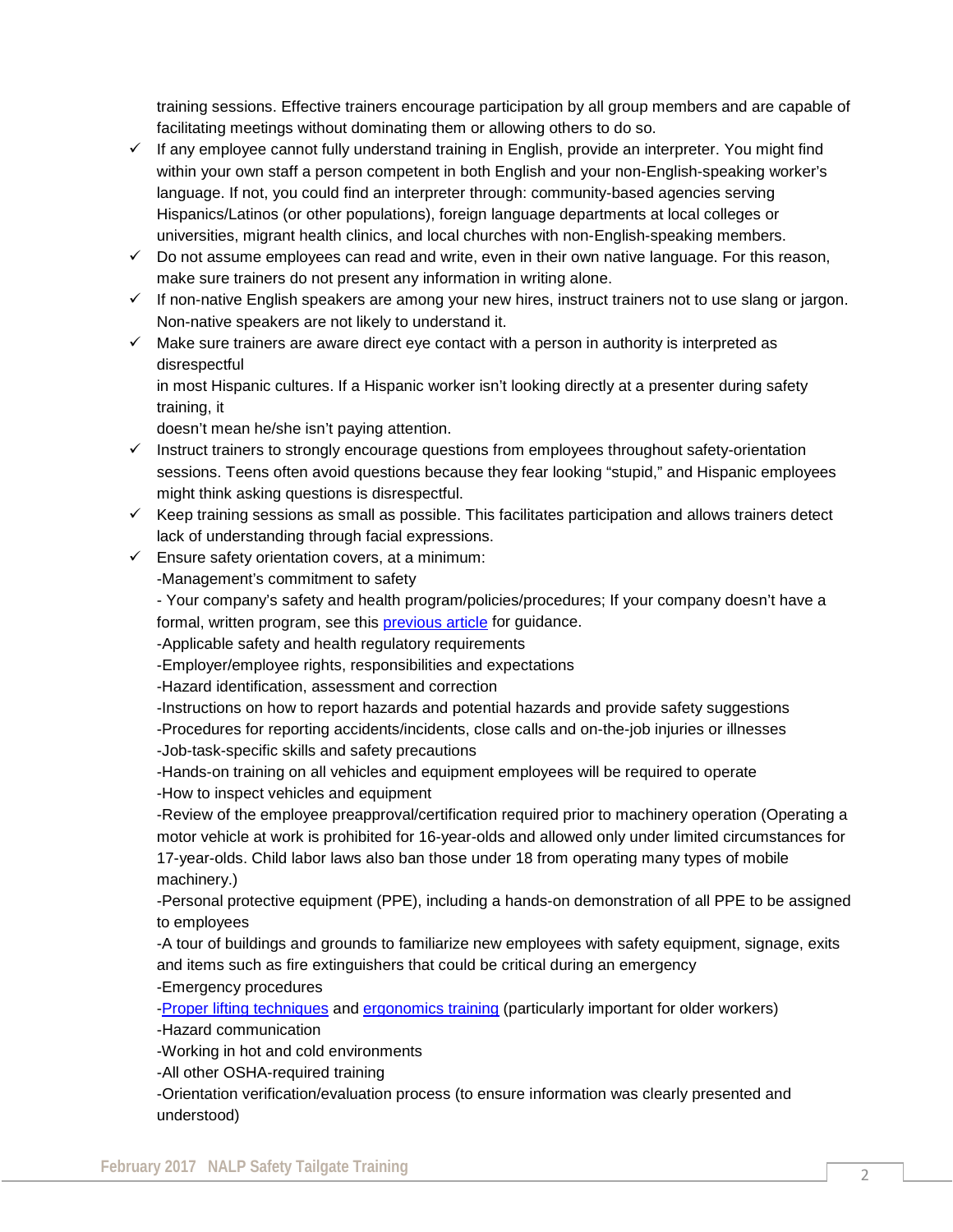- $\checkmark$  Consider the form your safety-orientation sessions should take. The types of safety training generally most effective for landscape companies are: -Hands-on training or demonstrations (for example, having employees put on PPE or show how to correctly start a piece of equipment) -Visual training (through videos, photographs, illustrations and other visual aids) -Oral training (in a language your workers understand)
- -Adults learn best when they have decided they need to learn. Tell them why the information you're<br>presenting is relevant  $\checkmark$  Keep in mind the basic tenets of adult learning: presenting is relevant.

-Adults have significant life experience that should be acknowledged. Invite them to share experiences and knowledge.

- -Adults resent instructors who talk down to them or ignore their contributions.
- -Adults learn more when they actively participate in training.
- -Adults retain more information when they immediately apply it.

-Adults learn better when an instructor uses multiple teaching techniques. Try to implement three kinds of "learning exchanges" during training: participant-to-participant; participant-to-facilitator; and facilitator-to-participant.

- $\checkmark$  Document safety-orientation sessions in writing.
- $\checkmark$  Remember safety orientation should be a prelude to more extensive safety training. Safety tailgate training, seasonal training and other as-needed training can reinforce learning. NALP offers a [Safety](https://www.landscapeprofessionals.org/nalp/bookstore/ab-0049.aspx)  [Tailgate Training Manual](https://www.landscapeprofessionals.org/nalp/bookstore/ab-0049.aspx) with topics for every week of the year.
- $\checkmark$  See this [previous article](https://www.landscapeprofessionals.org/riskmgmt/ssense/Apr13.pdf) for additional guidance on training new employees.
- $\checkmark$  For more tips on training teen, older and Hispanic workers, see [this article.](https://www.landscapeprofessionals.org/riskmgmt/ssense/June10.pdf)

### **Refresher training**

- $\checkmark$  Know that while refresher training should touch on all the topics mentioned above, it makes sense to emphasize changes to your company's safety program and particular areas in which our industry and your company struggles.
- $\checkmark$  To help you decide what to stress in refresher training sessions:
	- -Review your company's accident/incident, close-call, injury and illness records.

-Talk with your insurer/workers' compensation carrier and with others in the industry. Ask about the types of incidents they are seeing.

-Ask your safety committee and employees for ideas.

Plan seasonal refresher training based on the types of work crew members do during different parts of the year. Seasonal topics to consider for the next few months include: [preventing heat-related](https://www.landscapeprofessionals.org/riskmgmt/ssense/Jun12.pdf)  [illnesses;](https://www.landscapeprofessionals.org/riskmgmt/ssense/Jun12.pdf) [preventing skin cancer; avoiding stinging insects and scorpions; avoiding snakes and](https://www.landscapeprofessionals.org/riskmgmt/ssense/Apr09.pdf)  [spiders;](https://www.landscapeprofessionals.org/riskmgmt/ssense/Apr09.pdf) [avoiding mosquito and tick-borne diseases;](https://www.landscapeprofessionals.org/riskmgmt/ssense/Sept13.pdf) and [operating lawn mowers](https://www.landscapeprofessionals.org/riskmgmt/ssense/Apr09.pdf) and other lawn- and [plant-care-related tools and equipment.](https://www.landscapeprofessionals.org/riskmgmt/ssense/Apr09.pdf)

### **Employee dos and don'ts**

**Do:**

- Know that parts of your job are inherently dangerous, but through safety orientation and refresher training, risks can be greatly minimized.
- Understand the purpose of safety-orientation sessions and other safety training is to help you go home uninjured to your family every day.
- Know you have a right to: a safe workplace; receive training in clear language you understand;